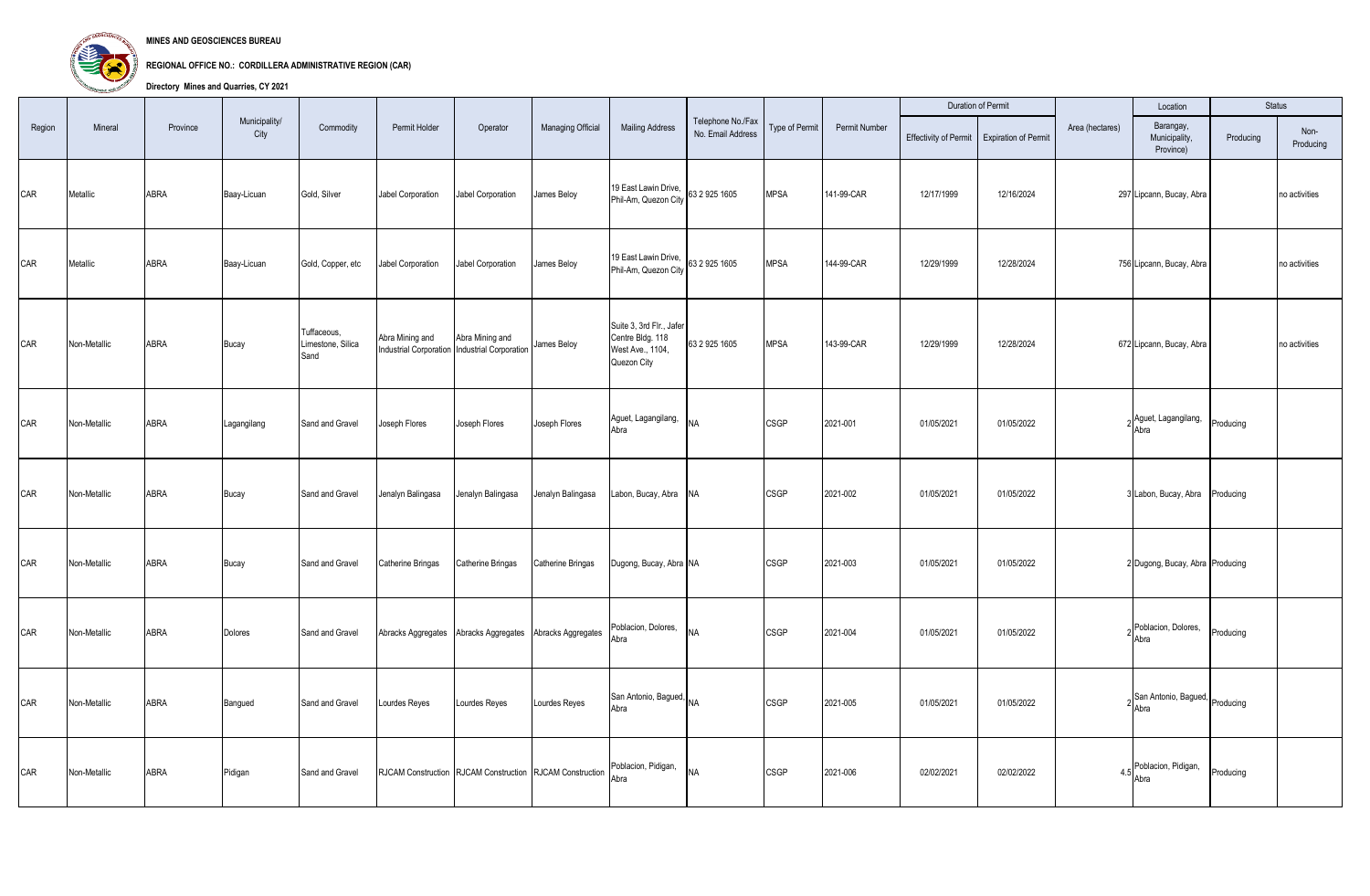| CAR | Non-Metallic | ABRA          | San Juan     | Sand and Gravel | Robustek                               | Robustek                               | Robustek                                                       | Daoidao, San Juan,<br>Abra        | <b>NA</b> | <b>CSGP</b> | 2021-007   | 02/02/2021 | 02/02/2022 | Daoidao, San Juan,<br>Abra        | Producing |  |
|-----|--------------|---------------|--------------|-----------------|----------------------------------------|----------------------------------------|----------------------------------------------------------------|-----------------------------------|-----------|-------------|------------|------------|------------|-----------------------------------|-----------|--|
| CAR | Non-Metallic | ABRA          | Bucay        | Sand and Gravel | Evelyn Adame                           | Evelyn Adame                           | Evelyn Adame                                                   | Quinloong, BucaY,<br>Abra         | <b>NA</b> | <b>CSGP</b> | 2021-008   | 02/02/2021 | 02/02/2022 | Quinloong, BucaY,<br>Abra         | Producing |  |
| CAR | Non-Metallic | ABRA          | Bucay        | Sand and Gravel | Rubylyn Bono                           | Rubylyn Bono                           | Rubylyn Bono                                                   | Abang, Bucay, Abra NA             |           | <b>CSGP</b> | 2021-009   | 02/02/2021 | 02/02/2022 | 2 Abang, Bucay, Abra Producing    |           |  |
| CAR | Non-Metallic | <b>APAYAO</b> | Pudtol       | Sand and Gravel | John Val Sagisi                        | John Val Sagisi                        | John Val Sagisi                                                | Swan, Pudtol,<br>Apayao           | <b>NA</b> | <b>CSGP</b> | 2-2021-61  | 03/05/2021 | 03/05/2022 | Swan, Pudtol,<br>Apayao           | Producing |  |
| CAR | Non-Metallic | <b>APAYAO</b> | Sta. Marcela | Sand and Gravel | Rodrigo Romeo                          | Rodrigo Romeo                          | Rodrigo Romeo                                                  | Sipa, Sta. Marcela,<br>Apayao     | <b>NA</b> | <b>CSGP</b> | 2-2021-58  | 02/03/2021 | 02/03/2022 | Sipa, Sta. Marcela,<br>Apayao     | Producing |  |
| CAR | Non-Metallic | APAYAO        | Flora        | Sand and Gravel | <b>LIER Sand and</b><br>Gravel         | LIER Sand and<br>Gravel                | LIER Sand and<br>Gravel                                        | Atok, Flora, Apayao NA            |           | <b>CSGP</b> | 2-2021-73  | 02/03/2021 | 02/03/2022 | 5 Atok, Flora, Apayao Producing   |           |  |
| CAR | Non-Metallic | APAYAO        | Pudtol       | Sand and Gravel |                                        |                                        | Richard L. Caluducan Richard L. Caluducan Richard L. Caluducan | San Antonio, Pudtol, NA<br>Apayao |           | <b>CSGP</b> | 3-2021-127 | 03/05/2021 | 03/05/2022 | San Antonio, Pudtol,<br>Apayao    | Producing |  |
| CAR | Non-Metallic | APAYAO        | Luna         | Sand and Gravel | Armando Menor                          | Armando Menor                          | Armando Menor                                                  | San Francisco, Luna, NA<br>Apayao |           | <b>CSGP</b> | 1-2021-3   | 02/03/2021 | 02/03/2022 | San Francisco, Luna,<br>Apayao    | Producing |  |
| CAR | Non-Metallic | <b>APAYAO</b> | Pudtol       | Sand and Gravel | Dante Queza                            | Dante Queza                            | Dante Queza                                                    | Swan, Pudtol,<br>Apayao           | <b>NA</b> | <b>CSGP</b> | 2-2021-60  | 02/03/2021 | 02/03/2022 | Swan, Pudtol,<br>Apayao           | Producing |  |
| CAR | Non-Metallic | APAYAO        | Calanasan    | Sand and Gravel | Brgy. Tanglagan,<br>Calanasan, Apayao  | Brgy. Tanglagan,<br>Calanasan, Apayao  | Brgy. Tanglagan,<br>Calanasan, Apayao                          | Tanglagan,<br>Calanasan, Apayao   | <b>NA</b> | <b>CSGP</b> | 2-2021-108 | 02/03/2021 | 02/03/2022 | Tanglagan,<br>5 Calanasan, Apayao | Producing |  |
| CAR | Non-Metallic | APAYAO        | Sta. Marcela | Sand and Gravel | Brgy. Emiliana, Sta<br>Marcela, Apayao | Brgy. Emiliana, Sta<br>Marcela, Apayao | Brgy. Emiliana, Sta<br>Marcela, Apayao                         | Emiliana, Sta.<br>Marcela, Apayao | <b>NA</b> | <b>CSGP</b> | 1-2021-127 | 03/05/2021 | 03/05/2022 | Emiliana, Sta.<br>Marcela, Apayao | Producing |  |
| CAR | Non-Metallic | APAYAO        | Flora        | Sand and Gravel | Rogelio Cardenas                       | Rogelio Cardenas                       | Rogelio Cardenas                                               | Bagutong, Flora,<br>Apayao        | <b>NA</b> | <b>CSGP</b> | 2-2021-99  | 02/03/2021 | 02/03/2022 | Bagutong, Flora,<br>Apayao        | Producing |  |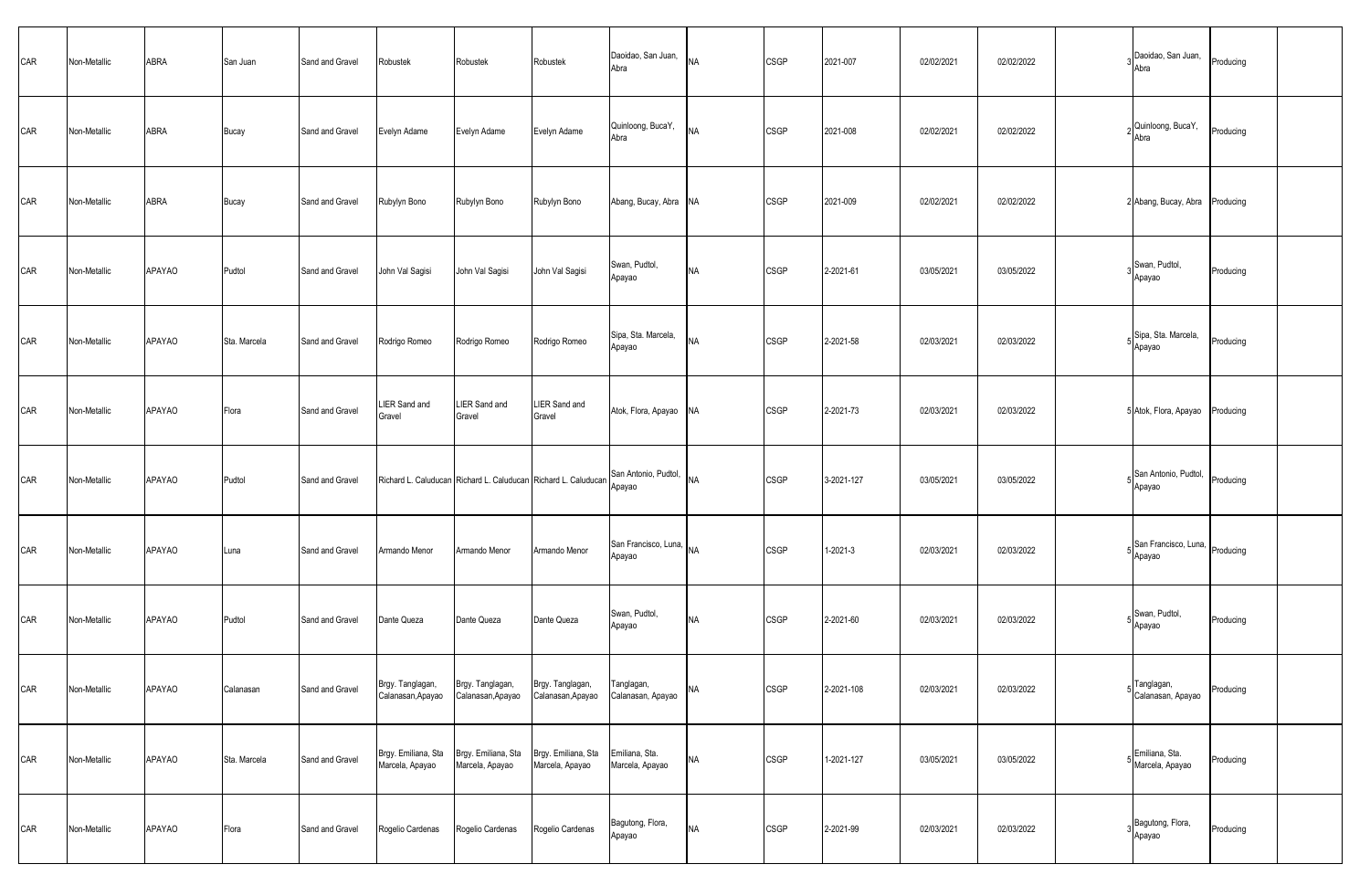| CAR | Non-Metallic | APAYAO | Conner       | Sand and Gravel | Emilia P. Ungajan                   | Emilia P. Ungajan                          | Emilia P. Ungajan                    | Cupis, Conner,<br>Apayao         | <b>NA</b> | <b>CSGP</b> | 1-2021-27  | 03/05/2021 | 03/05/2022 |        | Cupis, Conner,<br>Apayao          | Producing |  |
|-----|--------------|--------|--------------|-----------------|-------------------------------------|--------------------------------------------|--------------------------------------|----------------------------------|-----------|-------------|------------|------------|------------|--------|-----------------------------------|-----------|--|
| CAR | Non-Metallic | APAYAO | Sta. Marcela | Sand and Gravel | Jomarie Alawin                      | Jomarie Alawin                             | Jomarie Alawin                       | Sipa, Sta. Marcela,<br>Apayao    | <b>NA</b> | <b>CSGP</b> | 2-2021-47  | 03/05/2021 | 03/05/2022 |        | Sipa, Sta. Marcela,<br>Apayao     | Producing |  |
| CAR | Non-Metallic | APAYAO | Conner       | Sand and Gravel | Eleazar Sand and<br>Gravel          | Eleazar Sand and<br>Gravel                 | Marciana Yadao<br>CSAG               | Rioang, Conner,<br>Apayao        | <b>NA</b> | <b>CSGP</b> | 1-2021-29  | 02/03/2021 | 02/03/2022 |        | Rioang, Conner,<br>Apayao         | Producing |  |
| CAR | Non-Metallic | APAYAO | Sta. Marcela | Sand and Gravel | Marciana Yadao<br>CSAG              | Marciana Yadao<br><b>CSAG</b>              | Josebelle Mae L.<br>Baguec           | Barocboc, Sta<br>Marcela, Apayao | <b>NA</b> | CSGP        | 2-2021-109 | 02/03/2021 | 02/03/2022 |        | Barocboc, Sta<br>Marcela, Apayao  | Producing |  |
| CAR | Non-Metallic | APAYAO | Conner       | Sand and Gravel | Josebelle Mae L.<br>Baguec          | Josebelle Mae L.<br>Baguec                 | Gerardo B. Daowag                    | Malama, Conner,<br>Apayao        | <b>NA</b> | CSGP        | 3-2021-124 | 02/03/2021 | 02/03/2022 |        | 1.345 Malama, Conner,<br>Apayao   | Producing |  |
| CAR | Non-Metallic | APAYAO | Conner       | Sand and Gravel | Gerardo B. Daowag Gerardo B. Daowag |                                            | Elline Joy U.<br>Fernando CSAG       | Ripang, Conner,<br>Apayao        | <b>NA</b> | <b>CSGP</b> | 3-2021-125 | 03/05/2021 | 03/05/2022 | 4      | Ripang, Conner,<br>Apayao         | Producing |  |
| CAR | Non-Metallic | APAYAO | Conner       | Sand and Gravel | Elline Joy U.<br>Fernando CSAG      | Elline Joy U.<br>Fernando CSAG             | Vito A. Loyon CSAG                   | Malama, Conner,<br>Apayao        | <b>NA</b> | <b>CSGP</b> | 3-2021-126 | 03/05/2021 | 03/05/2022 |        | 18 Malama, Conner,<br>Apayao      | Producing |  |
| CAR | Non-Metallic | APAYAO | Conner       | Sand and Gravel |                                     | Vito A. Loyon CSAG Vito A. Loyon CSAG      | Cecilia Bayaua<br>CSAG               | Paddig, Conner,<br>Apayao        | <b>NA</b> | <b>CSGP</b> | 3-2021-123 | 03/05/2021 | 03/05/2022 |        | 3.9 Paddig, Conner,<br>Apayao     | Producing |  |
| CAR | Non-Metallic | APAYAO | Conner       | Sand and Gravel | Cecilia Bayaua<br>CSAG              | Cecilia Bayaua<br>CSAG                     | Reynobel C. Baguec                   | Ripang, Conner,<br>Apayao        | <b>NA</b> | <b>CSGP</b> | 3-2021-129 | 03/05/2021 | 03/05/2022 | 3.3573 | Ripang, Conner,<br>Apayao         | Producing |  |
| CAR | Non-Metallic | APAYAO | Conner       | Sand and Gravel |                                     | Reynobel C. Baguec Reynobel C. Baguec CSAG | Leonardo Dangoy Malama, Conner,      | Apayao                           | <b>NA</b> | <b>CSGP</b> | 3-2021-130 | 03/05/2021 | 03/05/2022 |        | 2.7515 Malama, Conner,<br>Apayao  | Producing |  |
| CAR | Non-Metallic | APAYAO | Conner       | Sand and Gravel | Leonardo Dangoy<br>CSAG             | Leonardo Dangoy<br><b>CSAG</b>             | Leonardo Dangoy<br>CSAG              | Calafug, Conner,<br>Apayao       | <b>NA</b> | <b>CSGP</b> | 3-2021-132 | 02/03/2021 | 02/03/2022 |        | 5 Calafug, Conner, Apay Producing |           |  |
| CAR | Non-Metallic | APAYAO | Pudtol       | Sand and Gravel | Donato Balag                        | Donato Balag                               | Donato Balag CSAG Lt. Balag, Pudtol, | Apayao                           | <b>NA</b> | <b>CSGP</b> | 3-2021-133 | 02/03/2021 | 02/03/2022 |        | Lt. Balag, Pudtol,<br>Apayao      | Producing |  |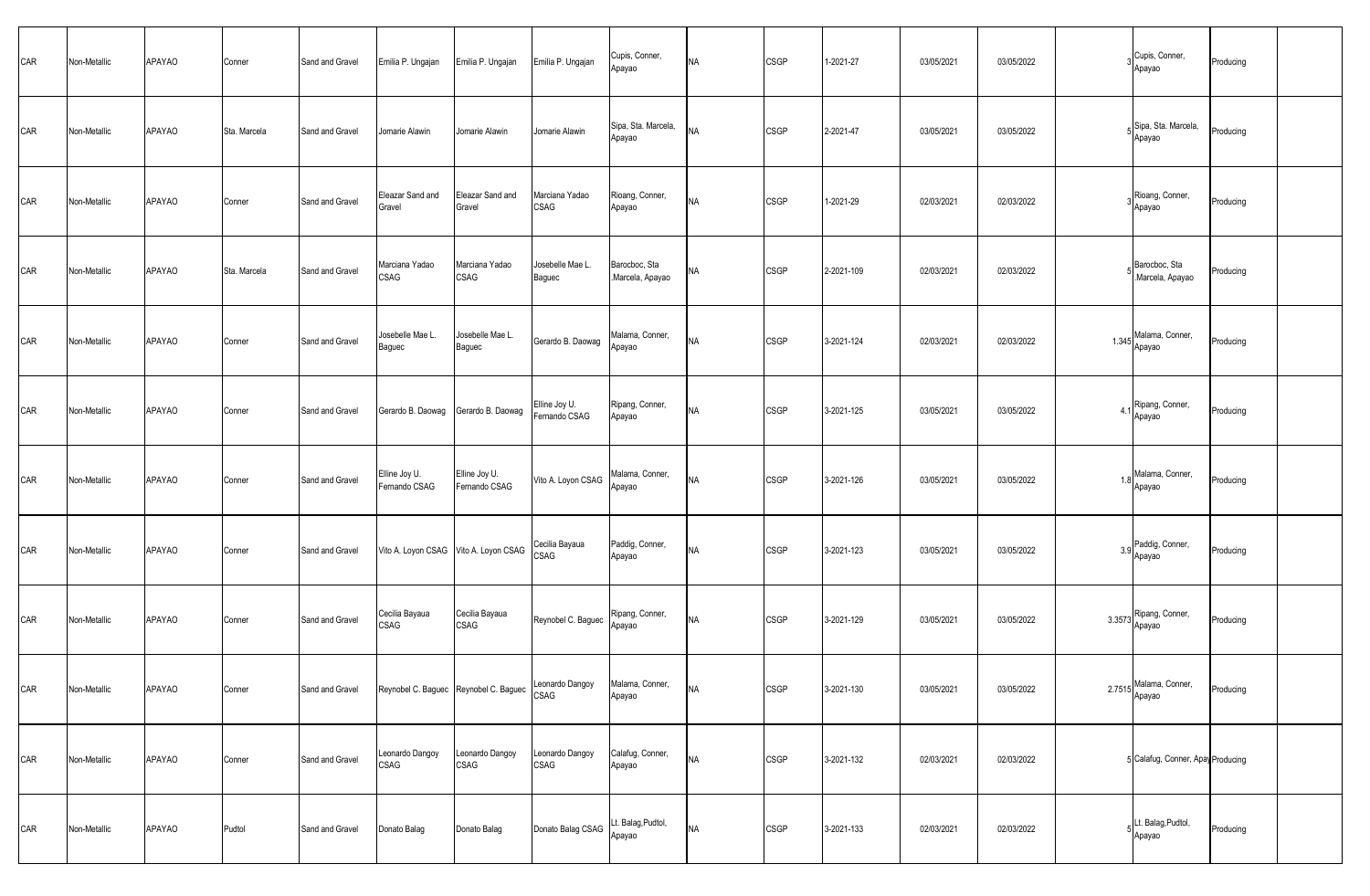| CAR | Non-Metallic | APAYAO         | Calanasan   | Sand and Gravel                        | Celso Dela Cruz                                                                                                   | Celso Dela Cruz                                                                       | Celso Dela Cruz                         | Poblacion, Pudtol,<br>Apayao                                                                                                     | <b>NA</b>     | CSGP        | 4-2021-141                            | 02/03/2021 | 02/03/2022 | Poblacion, Pudtol,<br>Apayao           | Producing |                          |
|-----|--------------|----------------|-------------|----------------------------------------|-------------------------------------------------------------------------------------------------------------------|---------------------------------------------------------------------------------------|-----------------------------------------|----------------------------------------------------------------------------------------------------------------------------------|---------------|-------------|---------------------------------------|------------|------------|----------------------------------------|-----------|--------------------------|
| CAR | Non-Metallic | <b>APAYAO</b>  | Conner      | Sand and Gravel                        | Municipality of<br>Calanansan                                                                                     | Municipality of<br>Calanansan                                                         | Municipality of<br>Calanansan           | Poblacion,<br>Calanasan, Apayao                                                                                                  | <b>NA</b>     | <b>CSGP</b> | 6-2021-186                            | 06/04/2021 | 06/04/2022 | 4.9 Poblacion,<br>Calanasan, Apayao    | Producing |                          |
| CAR | Non-Metallic | <b>APAYAO</b>  | Conner      | Sand and Gravel                        | Karl C. Deguiom                                                                                                   | Karl C. Deguiom                                                                       | Karl C. Deguiom                         | Cupis, Conner,<br>Apayao                                                                                                         | <b>NA</b>     | <b>CSGP</b> | 8-2021-208                            | 06/30/2021 | 06/30/2022 | 1.5 Cupis, Conner,<br>Apayao           | Producing |                          |
| CAR | Non-Metallic | <b>APAYAO</b>  | Conner      | Sand and Gravel                        |                                                                                                                   | Antonio C. Deguiom Antonio C. Deguiom Antonio C. Deguiom                              |                                         | Cupis, Conner,<br>Apayao                                                                                                         | <b>NA</b>     | CSGP        | 8-2021-209                            | 06/30/2021 | 06/30/2022 | 1.05 Cupis, Conner,<br>Apayao          | Producing |                          |
| CAR | Metallic     | <b>BENGUET</b> | Itogon      | Gold                                   | <b>BENGUET</b><br>CORPORATION -<br><b>ACUPAN</b><br><b>CONTRACT MINING</b><br>PROJECT (BC-<br>ACMP)               | <b>BENGUET</b><br>CORPORATION -<br><b>ACUPAN</b><br>CONTRACT MINING<br><b>PROJECT</b> | Daniel Andrew G.<br>Romualdez           | 6th and 7th Flr.,<br>Universal Re<br>Building, 106 Paseo 63 2 812 1380<br>de Roxas, 1226<br>Makati City                          |               | Claims      | Patented Mining PC-ACMP-002- CAR N.A. |            | N.A.       | 136.5832 Balatoc, Itogon,              | Producing |                          |
| CAR | Metallic     | <b>BENGUET</b> | Mankayan    | Gold, Silver, Copper                   | LEPANTO<br>CONSOLIDATED<br>MINING COMPANY                                                                         | LEPANTO<br>CONSOLIDATED<br>MINING COMPANY                                             | Atty. Pablo T. Ayson,<br>Vice-President | BA- Lepanto Building,<br>8747 Paseo De<br>Roxas, 1226 Makati<br>City, Metro Manila                                               | 63 2 815-9447 | <b>MPSA</b> | No. 001-90-CAR                        | 03/19/1990 | 03/19/2015 | 948.9695 Lepanto, Mankayan,<br>Benguet | Producing |                          |
| CAR | Metallic     | <b>BENGUET</b> | Mankayan    | Gold Silver                            | LEPANTO<br>CONSOLIDATED<br>MINING COMPANY                                                                         | LEPANTO<br>CONSOLIDATED<br>MINING COMPANY                                             | Atty. Pablo T. Ayson,<br>Vice-President | BA- Lepanto Building,<br>8747 Paseo De<br>Roxas, 1226 Makati<br>City, Metro Manila                                               | 63 2 815-9447 | <b>MPSA</b> | No. 151-00-CAR                        | 03/09/2000 | 03/09/2025 | 1,829.36 Lepanto, Mankayan,            |           | No activities            |
| CAR | Metallic     | <b>BENGUET</b> | Tuba/Itogon | Copper, Gold, Silver Baldomero Nevada, | PHILEX MINING<br><b>CORPORATION</b> for<br>& in Behalf of<br>Sr., Trinidad Nevada<br>and Baldomero<br>Nevada, Jr. | PHILEX MINING<br>CORPORATION                                                          |                                         | 2nd Floor<br>LaunchPad, Reliance<br>Eulalio B. Justin Jr. St. Cor. Sheridan St., 63 2 631-1381<br>Mandaluyong City,<br><b>MM</b> |               | <b>MPSA</b> | No. 276-2009-CAR                      | 01/19/2009 | 01/19/2034 | 80.6668 Padcal, Tuba,<br>Benguet       | Producing |                          |
| CAR | Metallic     | <b>BENGUET</b> | Tuba/Itogon | Copper, Gold, Silver                   | PHILEX MINING<br>CORPORATION                                                                                      | PHILEX MINING<br>CORPORATION                                                          | Eulalio B. Justin Jr.                   | 2nd Floor<br>LaunchPad, Reliance<br>St. Cor. Sheridan St., 63 2 631-1381<br>Mandaluyong City,<br>MМ                              |               | <b>MPSA</b> | 156-00-CAR                            | 04/10/2000 | 04/10/2025 | 4.928.42 Padcal, Tuba,                 |           | <b>Under Exploration</b> |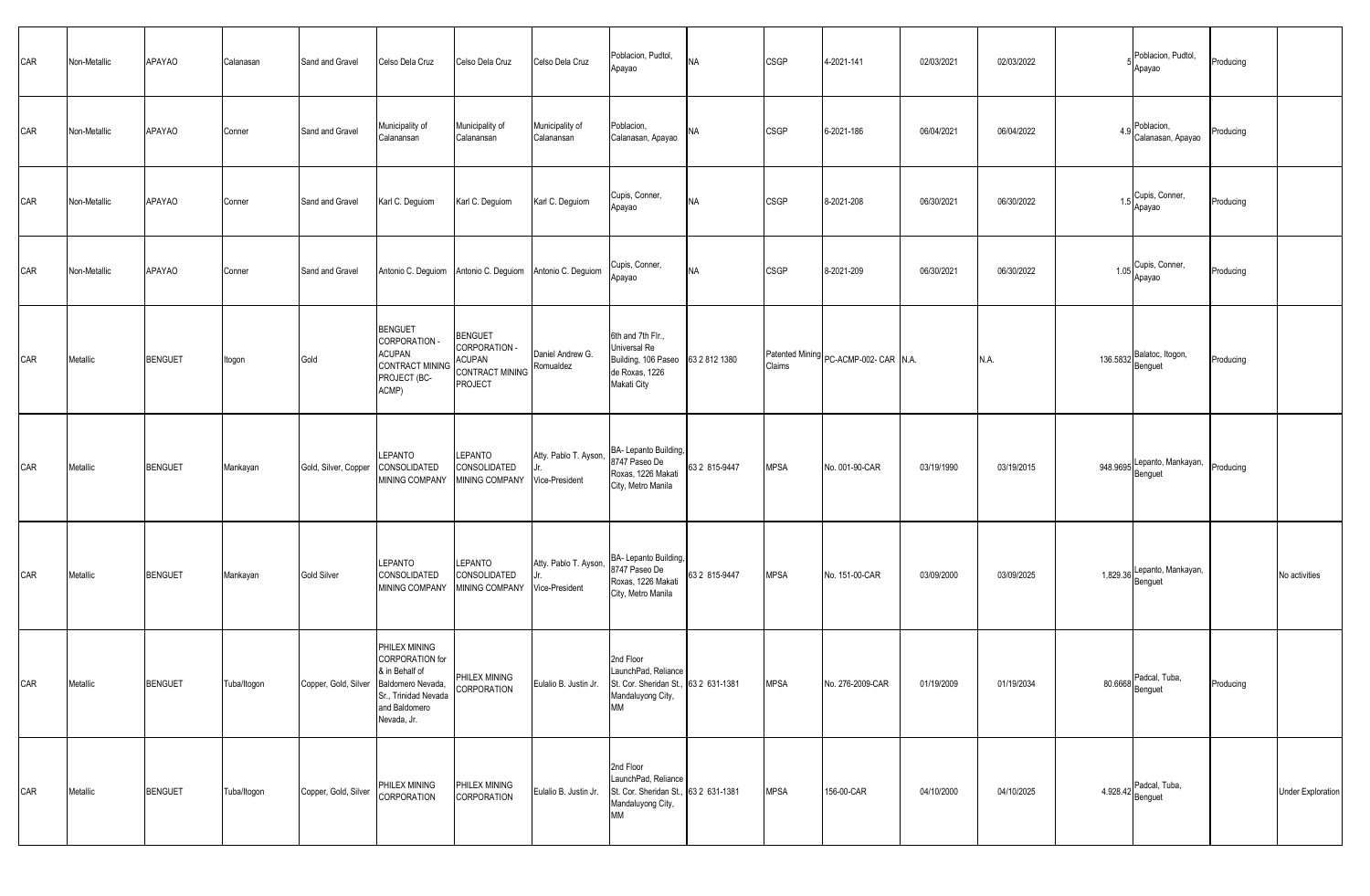| CAR | Metallic | <b>BENGUET</b> | Tuba/Itogon     | Copper, Gold, Silver                                     | PHILEX MINING<br>CORPORATION                         | PHILEX MINING<br>CORPORATION                                                            | Eulalio B. Justin Jr. | 2nd Floor<br>LaunchPad, Reliance<br>St. Cor. Sheridan St., 63 2 631-1381<br>Mandaluyong City,<br><b>MM</b> |                                | <b>MPSA</b> | 157-00-CAR                      | 04/10/2000 | 04/10/2025 | 2,958.13 Padcal, Tuba,                |           | <b>Under Exploration</b>                                                    |
|-----|----------|----------------|-----------------|----------------------------------------------------------|------------------------------------------------------|-----------------------------------------------------------------------------------------|-----------------------|------------------------------------------------------------------------------------------------------------|--------------------------------|-------------|---------------------------------|------------|------------|---------------------------------------|-----------|-----------------------------------------------------------------------------|
| CAR | Metallic | <b>BENGUET</b> | Tuba/Itogon     | Copper, Gold, Silver                                     | PHILEX MINING<br>CORPORATION                         | PHILEX MINING<br><b>CORPORATION</b>                                                     | Eulalio B. Justin Jr. | 2nd Floor<br>LaunchPad, Reliance<br>St. Cor. Sheridan St., 63 2 631-1381<br>Mandaluyong City,<br>МM        |                                | EP          | 009-2021-CAR                    | 05/17/2021 | 05/16/2023 | 473.9 Padcal, Tuba,<br>Benguet        |           | <b>Under Exploration</b>                                                    |
| CAR | Metallic | <b>BENGUET</b> | Itogon, Benguet | Gold, Silver, Copper,<br>Lead, Zinc, and other<br>metals | Resources, Inc.                                      | Cordillera Tiger Gold Cordillera Tiger Gold<br>Resources, Inc.                          | Dennis G. Francisco   | Rm 2, 4th Floor, D'<br>Restaurant Bldg.,<br>Dangwa Terminal,<br>Baguio City                                | 9198846256                     | EP          | 006-2011-CAR (2nd<br>Renewal)   | 07/16/2021 | 07/16/2023 | 330.1854 Itogon, Benguet              |           | <b>Under Exploration</b>                                                    |
| CAR | Metallic | <b>BENGUET</b> | Itogon          | Gold                                                     | <b>ITOGON SUYOC</b><br>RESOURCES, INC.               | <b>ITOGON SUYOC</b><br>RESOURCES, INC.                                                  | Eric S. Andal, Ph.D.  | 3304B West Tower,<br>PSE Centre.<br>Exchange Road,<br>Ortigar Center, Pasig<br>City                        | 63 2 706 2805/06               | Claims      | Patented Mining PC-ISRI-004-CAR | N.A.       | N.A.       | 35.2638 Sangilo. Itogon,              | Producing |                                                                             |
| CAR | Metallic | <b>BENGUET</b> | Mankayan        | Gold, Silver, Copper<br>and other minerals               | <b>ITOGON SUYOC</b><br>RESOURCES, INC.               | <b>ITOGON SUYOC</b><br>RESOURCES, INC.                                                  | Eric S. Andal, Ph.D.  | 3304B West Tower,<br>PSE Centre,<br>Exchange Road,<br>Ortigar Center, Pasig<br>City                        | 63 2 706 2805/06               | <b>MPSA</b> | 152-00-CAR                      | 03/31/2000 | 03/30/2025 | 1728.85 Suyoc, Mankayan,<br>Benguet   |           | <b>Under Exploration</b>                                                    |
| CAR | Metallic | <b>BENGUET</b> | Mankayan        | Gold, Copper, etc                                        | <b>DEVELOPMENT</b><br>CORPORATION                    | CRESCENT MINING CRESCENT MINING<br><b>DEVELOPMENT</b><br><b>CORPORATION</b>             | Ronnie B. Siapno      | MAA Consultants,<br>Inc., 6th Flr, Jaka<br>6780 Ayala Ave.,<br>Makati City 1200                            | 63 2 841 0915; 63 2<br>8123794 | <b>MPSA</b> | 057-96-CAR                      | 11/12/1996 | 11/11/2021 | 533.4 Guinaoang,<br>Mankayan, Benguet |           | <b>Under Exploration</b><br>period. MPSA<br>renewal filed on<br>May 4, 2021 |
| CAR | Metallic | <b>BENGUET</b> | Itogon          | Copper, Gold, other<br>minerals                          | <b>MINING AND</b><br><b>DEVELOPMENT</b><br>CO., INC. | MACAWIWILI GOLD MACAWIWILI GOLD<br><b>MINING AND</b><br><b>DEVELOPMENT</b><br>CO., INC. | Michael D. Escaler    | 8th Flr., DPC Bldg.,<br>Chino Roces Ave.,<br>Makati City, MM                                               | 63 2 822 9669                  | <b>MPSA</b> | 278-2009-CAR                    | 04/08/2009 | 04/07/2034 | 809.6265 Ampucao, Itogon,             |           | No activities                                                               |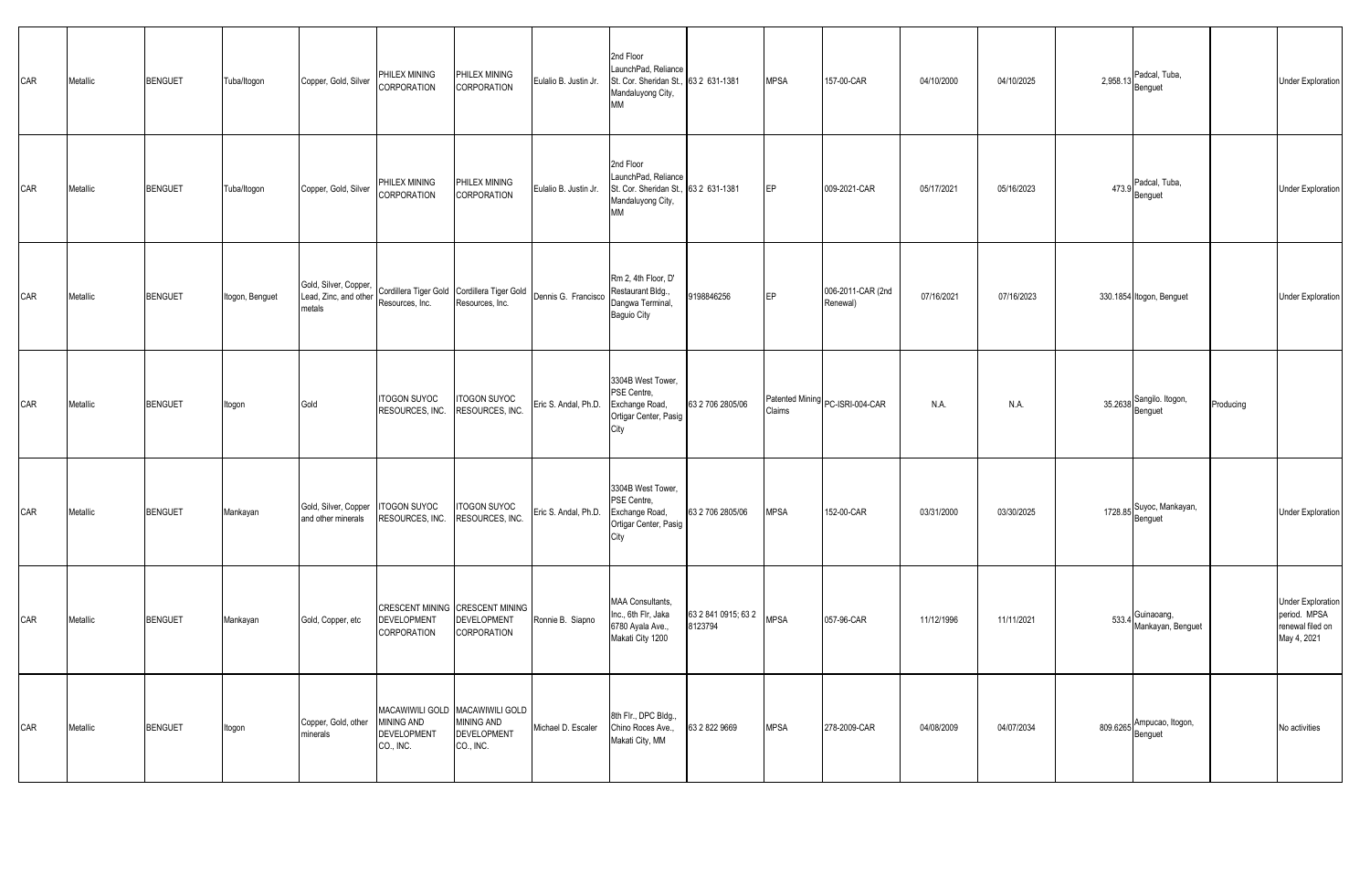| CAR | Metallic     | <b>BENGUET</b> | Itogon      | Gold                                   | LOACAN ITOGON<br>POCKET MINERS<br><b>ASSOCIATION</b><br>(LIPMA)                      | LOACAN ITOGON<br>POCKET MINERS<br><b>ASSOCIATION</b><br>(LIPMA)                                           | Eduardo M. Kingay    | Loacan, Itogon,<br>Benguet                         | 09991992168 | <b>SSMC</b> | $01 - CAR$    | 05/14/2019 | 05/14/2020 |           | Loacan, Itogon,<br>Benguet                                 | Producing                  |
|-----|--------------|----------------|-------------|----------------------------------------|--------------------------------------------------------------------------------------|-----------------------------------------------------------------------------------------------------------|----------------------|----------------------------------------------------|-------------|-------------|---------------|------------|------------|-----------|------------------------------------------------------------|----------------------------|
| CAR | Non-Metallic | <b>BENGUET</b> | Baguio City | Limestone/Quicklime/<br>Hydrated slime | Benguet<br>Management<br>Corporation, Forestry<br>Corporation-Irisan<br>Lime Project | Benguet<br>Management<br>Corporation, Forestry Francisco O. Flavier<br>Corporation-Irisan<br>Lime Project |                      | Km 5 Naguilian Road, 63 74 445 7185<br>Baguio City |             | <b>MPP</b>  | 01B-2017-CAR  | 09/04/2017 | 09/03/2022 | 3.6882    | Km 5, Naguilian Rd.,<br>Baguio City                        | Producing                  |
| CAR | Non-Metallic | <b>BENGUET</b> | Tuba        | Sand and Gravel                        | <b>ML</b> Carantes<br>Development and<br>Entp.                                       | <b>ML</b> Carantes<br>Development and<br>General Construction, Genreal Construction,<br>Entp.             | Maria L. Carantes    | Sitio Camp 6,<br>Barangay Camp 4,<br>Tuba, Benguet | 09991986951 | <b>ISGP</b> | 1D-2018-CAR   | 05/02/2018 | 05/01/2023 |           | Sitio Camp 6,<br>14.400 Barangay Camp 4,<br>Tuba, Benguet  | Producing<br>Non-Producing |
| CAR | Non-Metallic | <b>BENGUET</b> | Tuba        | Sand and Gravel                        | Benito Co - Mountain Mountain Rock<br>Rock Aggregates                                | Aggregates                                                                                                | Benito Co            | Sitio Camp 6,<br>Barangay Camp 4,<br>Tuba, Benguet | 09199313955 | <b>ISGP</b> | 3C-2019-CAR   | 01/18/2019 | 01/18/2024 |           | Sitio Camp 6,<br>10.5698 Barangay Camp 4,<br>Tuba, Benguet | Producing                  |
| CAR | Non-Metallic | <b>BENGUET</b> | Tuba        | Sand and Gravel                        |                                                                                      | Rolando V. Bautista Rolando V. Bautista                                                                   | Roalndo V. Bautista  | Klondykes, Camp 1,<br>Tuba, Benguet                | 09164394232 | <b>ISGP</b> | 05A-2017-CAR  | 09/18/2017 | 09/18/2022 | 7.9004    | Klondykes, Camp 1,<br>Tuba, Benguet                        | Non-Producing              |
| CAR | Non-Metallic | <b>BENGUET</b> | Tublay      | Sand and Gravel                        | Benigno Martin                                                                       | Benigno Martin                                                                                            | Benigno Martin       | Labey Ambsador<br>Tublay                           | <b>NA</b>   | <b>CSGP</b> | CSAG -01-2021 | 01/04/2021 | 01/03/2022 | 0.0013893 | Labey Ambsador<br>Tublay                                   | Producing                  |
| CAR | Non-Metallic | <b>BENGUET</b> | Tuba        | Sand and Gravel                        | <b>Ticman Santos</b>                                                                 | <b>Ticman Santos</b>                                                                                      | <b>Ticman Santos</b> | Nangalisan<br>Tuba, Benguet                        | <b>NA</b>   | <b>CSGP</b> | CSAG-02-2021  | 02/01/2021 | 01/31/2022 | 0.2349    | Nangalisan<br>Tuba, Benguet                                | Producing                  |
| CAR | Non-Metallic | <b>BENGUET</b> | Bokod       | Sand and Gravel                        | Juliana Camte                                                                        | Juliana Camte                                                                                             | Juliana Camte        | Bangao Bokod,<br>Benguet                           | <b>NA</b>   | <b>CSGP</b> | CSAG-03-2021  | 02/11/2021 | 02/10/2022 |           | 0.0758 Bangao Bokod,<br>Benguet                            | Producing                  |
| CAR | Non-Metallic | <b>BENGUET</b> | Tuba        | Sand and Gravel                        | Alejandro Pagui-en                                                                   | Alejandro Pagui-en                                                                                        | Alejandro Pagui-en   | Camp 6, Tuba,<br>Benguet                           | <b>NA</b>   | <b>CSGP</b> | CSAG-04-2021  | 02/22/2021 | 02/21/2022 |           | 0.2211 Camp 6, Tuba,<br>Benguet                            | Producing                  |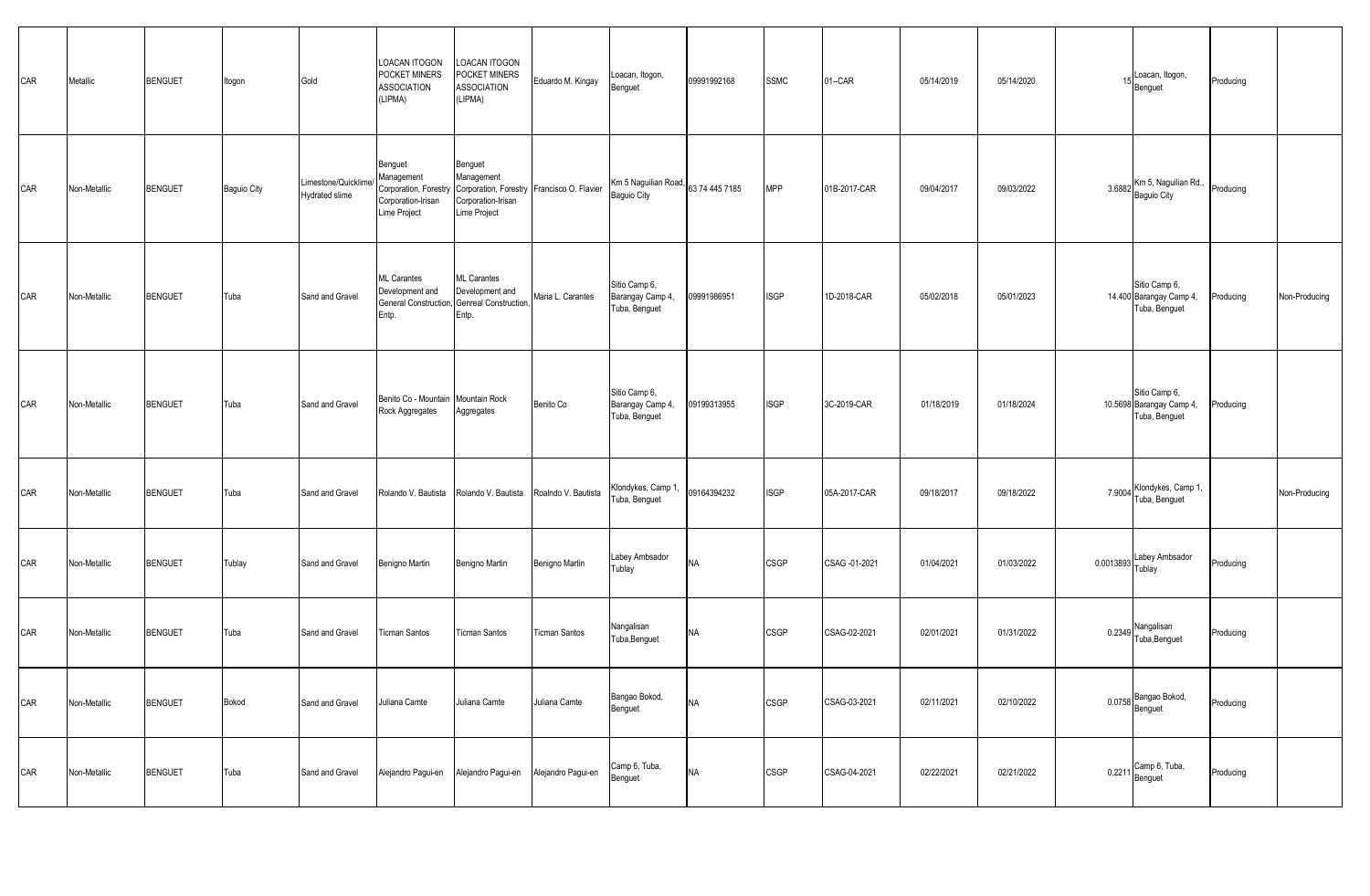| CAR | Non-Metallic | <b>BENGUET</b> | Tuba    | Sand and Gravel | Rosita Panem                          | Rosita Panem      | Rosita Panem       | Camp 1, Tabaan Sur, NA<br>Tuba |           | <b>CSGP</b> | CSAG-05-2021 | 02/24/2021 | 02/23/2022 | 0.00027044 Camp 1, Tabaan Sur, Producing |           |  |
|-----|--------------|----------------|---------|-----------------|---------------------------------------|-------------------|--------------------|--------------------------------|-----------|-------------|--------------|------------|------------|------------------------------------------|-----------|--|
| CAR | Non-Metallic | <b>BENGUET</b> | Bokod   | Sand and Gravel | Gaspar Equinio                        | Gaspar Equinio    | Gaspar Equinio     | Adonot, Ambuklao,<br>Bokod     | <b>NA</b> | <b>CSGP</b> | CSAG-06-2021 | 02/26/2021 | 02/25/2022 | 0.00032463 Adonot, Ambuklao,             | Producing |  |
| CAR | Non-Metallic | <b>BENGUET</b> | Bokod   | Sand and Gravel | Christopher Baldo                     | Christopher Baldo | Christopher Baldo  | Bangao Bokod,<br>Benguet       | <b>NA</b> | <b>CSGP</b> | CSAG-07-2021 | 03/10/2021 | 03/09/2022 | Bangao Bokod,<br>$5$ Benguet             | Producing |  |
| CAR | Non-Metallic | <b>BENGUET</b> | Kabayan | Sand and Gravel | Romeo Tamiray                         | Romeo Tamiray     | Romeo Tamiray      | Pacso, Kabayan,<br>Benguet     | <b>NA</b> | <b>CSGP</b> | CSAG-08-2021 | 03/11/2021 | 03/10/2022 | Pacso, Kabayan,<br>Benguet               | Producing |  |
| CAR | Non-Metallic | <b>BENGUET</b> | Bokod   | Sand and Gravel | Rhonabeth Cornelio Rhonabeth Cornelio |                   | Rhonabeth Cornelio | Banao, Ambuklao,<br>Bokod      | <b>NA</b> | <b>CSGP</b> | CSAG-09-2021 | 03/15/2021 | 03/14/2022 | 5 Banao, Ambuklao,<br>Bokod              | Producing |  |
| CAR | Non-Metallic | <b>BENGUET</b> | Itogon  | Sand and Gravel | Ruben Tacay                           | Ruben Tacay       | Ruben Tacay        | Poblacion Itogon,<br>Benguet   | <b>NA</b> | <b>CSGP</b> | CSAG-10-2021 | 3/254/2021 | 03/24/2022 | 0.0002136 Poblacion<br>Itogon, Benguet   | Producing |  |
| CAR | Non-Metallic | <b>BENGUET</b> | Itogon  | Sand and Gravel | Leo Donato                            | Leo Donato        | Leo Donato         | Poblacion, Itogon,<br>Benguet  | <b>NA</b> | <b>CSGP</b> | CSAG-11-2021 | 4/27/2021  | 4/26/2021  | 0.004 Poblacion, Itogon,                 | Producing |  |
| CAR | Non-Metallic | <b>BENGUET</b> | Tuba    | Sand and Gravel | Dalus, Ambrosio                       | Dalus, Ambrosio   | Dalus, Ambrosio    | Camp One, Tuba,<br>Benguet     | <b>NA</b> | <b>CSGP</b> | CSAG12-2021  | 6/14/2021  | 6/13/2022  | 0.004037 Camp One, Tuba,<br>Benguet      | Producing |  |
| CAR | Non-Metallic | <b>BENGUET</b> | Bokod   | Sand and Gravel | Adelina Amado                         | Adelina Amado     | Adelina Amado      | Banao, Ambuklao,<br>Bokod      | <b>NA</b> | <b>CSGP</b> | CSAG-13-2021 | 6/29/2021  | 6/28/2022  | Banao, Ambuklao,<br>Bokod                | Producing |  |
| CAR | Non-Metallic | <b>BENGUET</b> | Bokod   | Sand and Gravel | Alfonso Besara                        | Alfonso Besara    | Alfonso Besara     | Banao, Ambuklao,<br>Bokod      | <b>NA</b> | <b>CSGP</b> | CSAG 14-2021 | 6/29/2021  | 6/28/2022  | 1.8 Banao, Ambuklao,<br>Bokod            | Producing |  |
| CAR | Non-Metallic | <b>BENGUET</b> | Bokod   | Sand and Gravel | Merio Durante                         | Merio Durante     | Merio Durante      | Banao, Ambuklao,<br>Bokod      | <b>NA</b> | <b>CSGP</b> | CSAG-15-2021 | 6/30/2021  | 6/29/2022  | 5 Banao, Ambuklao,<br>Bokod              | Producing |  |
| CAR | Non-Metallic | <b>BENGUET</b> | Bokod   | Sand and Gravel | <b>Bonifacio Oldico</b>               | Bonifacio Oldico  | Bonifacio Oldico   | Bangao Ambuklao,<br>Bokod      | <b>NA</b> | <b>CSGP</b> | CSAG-16-2021 | 6/30/2021  | 6/29/2022  | 5 Bangao Ambuklao,<br>Bokod              | Producing |  |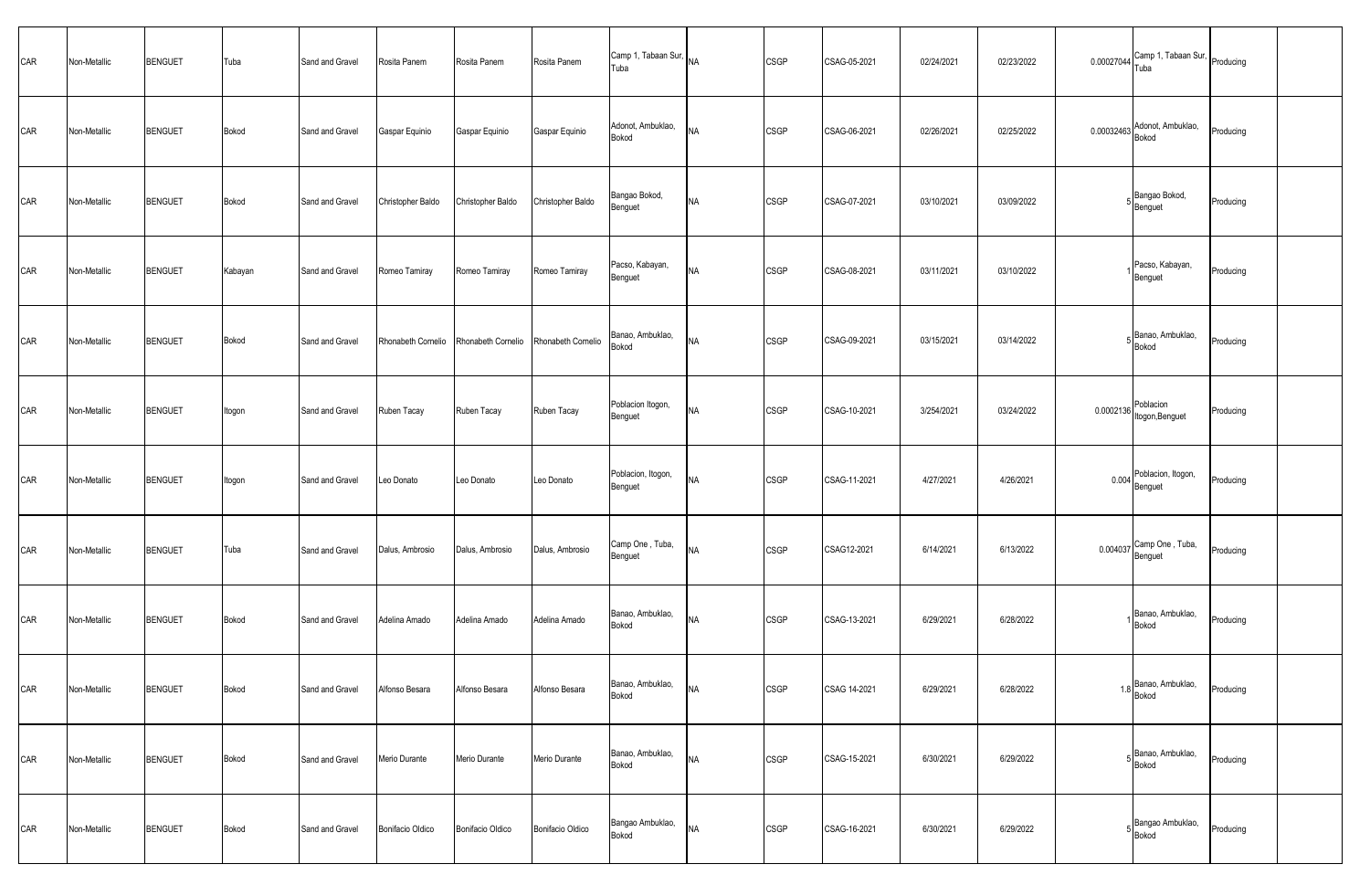| CAR | Non-Metallic | <b>BENGUET</b> | Itogon   | Sand and Gravel | <b>Budong Emiliano</b> | <b>Budong Emiliano</b> | <b>Budong Emiliano</b> | Dalupirip, Itogon,<br>Benguet | <b>NA</b> | <b>CSGP</b> | CSAG-17-2021  | 7/9/2021  | 7/8/2022  |      | 2.4523 Dalupirip, Itogon,        | Producing |  |
|-----|--------------|----------------|----------|-----------------|------------------------|------------------------|------------------------|-------------------------------|-----------|-------------|---------------|-----------|-----------|------|----------------------------------|-----------|--|
| CAR | Non-Metallic | <b>BENGUET</b> | Bokod    | Sand and Gravel | Solano, Daniel M.      | Solano, Daniel M.      | Solano, Daniel M.      | Banao, Ambuklao,<br>Bokod     | <b>NA</b> | <b>CSGP</b> | CSAG 18-2021  | 7/13/2021 | 7/12/2022 |      | Banao, Ambuklao,<br><b>Bokod</b> | Producing |  |
| CAR | Non-Metallic | <b>BENGUET</b> | Kapangan | Sand and Gravel | Bay-an, Mauro          | Bay-an, Mauro          | Bay-an, Mauro          | Cuba, kapangan,<br>Benguet    | <b>NA</b> | <b>CSGP</b> | CSAG -19-2021 | 7/13,2021 | 7/12/2022 |      | 5 Cuba, kapangan,<br>Benguet     | Producing |  |
| CAR | Non-Metallic | <b>BENGUET</b> | Bokod    | Sand and Gravel | Mongen, Nilo D.        | Mongen, Nilo D.        | Mongen, Nilo D.        | Banao, Ambuklao,<br>Bokod     | <b>NA</b> | <b>CSGP</b> | CSAG-20-2021  | 8/2/2021  | 8/1/2022  |      | Banao, Ambuklao,<br>Bokod        | Producing |  |
| CAR | Non-Metallic | <b>BENGUET</b> | Bokod    | Sand and Gravel | Alban, Armando         | Alban, Armando         | Alban, Armando         | Banao, Ambuklao,<br>Bokod     | <b>NA</b> | <b>CSGP</b> | CSAG-21-2121  | 8/9/2021  | 8/8/2022  |      | Banao, Ambuklao,<br>Bokod        | Producing |  |
| CAR | Non-Metallic | <b>BENGUET</b> | Tublay   | Sand and Gravel | Cosalan, Carmelita     | Cosalan, Carmelita     | Cosalan, Carmelita     | Caponga, Tubaly,<br>Benguet   | <b>NA</b> | <b>CSGP</b> | CSAG 22-2021  | 8/12/2021 | 8/11/2021 |      | 1.00 Caponga, Tubaly,            | Producing |  |
| CAR | Non-Metallic | <b>BENGUET</b> | Bokod    | Sand and Gravel | Pappa, Camilo          | Pappa, Camilo          | Pappa, Camilo          | Banao, Ambuklao,<br>Bokod     | <b>NA</b> | <b>CSGP</b> | CSAG-23-2021  | 8/16/2021 | 8/15/2021 |      | Banao, Ambuklao,<br>Bokod        | Producing |  |
| CAR | Non-Metallic | <b>BENGUET</b> | Tuba     | Sand and Gravel | Milo, Daniel Jr.       | Milo, Daniel Jr.       | Milo, Daniel Jr.       | Twun Peaks, Tuba,<br>Benguet  | <b>NA</b> | <b>CSGP</b> | CSAG-24-2021  | 8/20/2021 | 8/19/201  |      | Twun Peaks, Tuba,<br>Benguet     | Producing |  |
| CAR | Non-Metallic | <b>BENGUET</b> | Tuba     | Sand and Gravel | Aliping, Mary Ann      | Aliping, Mary Ann      | Aliping, Mary Ann      | Camp One, Tuba,<br>Benguet    | <b>NA</b> | <b>CSGP</b> | CSAG-25-2021  | 8/23/2021 | 8/22/2022 | 1.61 | Camp One, Tuba,<br>Benguet       | Producing |  |
| CAR | Non-Metallic | <b>BENGUET</b> | Itogon   | Sand and Gravel | Carpio, Leonora        | Carpio, Leonora        | Carpio, Leonora        | Tinongdan, Itogon,<br>Benguet | <b>NA</b> | <b>CSGP</b> | CSAG-26-2021  | 8/26/2021 | 8/25/2022 |      | 1.7869 Tinongdan, Itogon,        | Producing |  |
| CAR | Non-Metallic | <b>BENGUET</b> | Bokod    | Sand and Gravel | Tocpel, Anna R.        | Tocpel, Anna R.        | Tocpel, Anna R.        | Adonot, Ambuklao,<br>Bokod    | <b>NA</b> | <b>CSGP</b> | CSAG-27-2021  | 9/1/2021  | 8/31/2022 |      | 1.0186 Adonot, Ambuklao,         | Producing |  |
| CAR | Non-Metallic | <b>BENGUET</b> | Bokod    | Sand and Gravel | <b>BEJENG SGEA</b>     | BEJENG SGEA            | <b>BEJENG SGEA</b>     | Banao, Ambuklao,<br>Bokod     | <b>NA</b> | CSGP        | CSAG-28-2021  | 9/6/2021  | 9/5/2022  |      | Banao, Ambuklao,<br>Bokod        | Producing |  |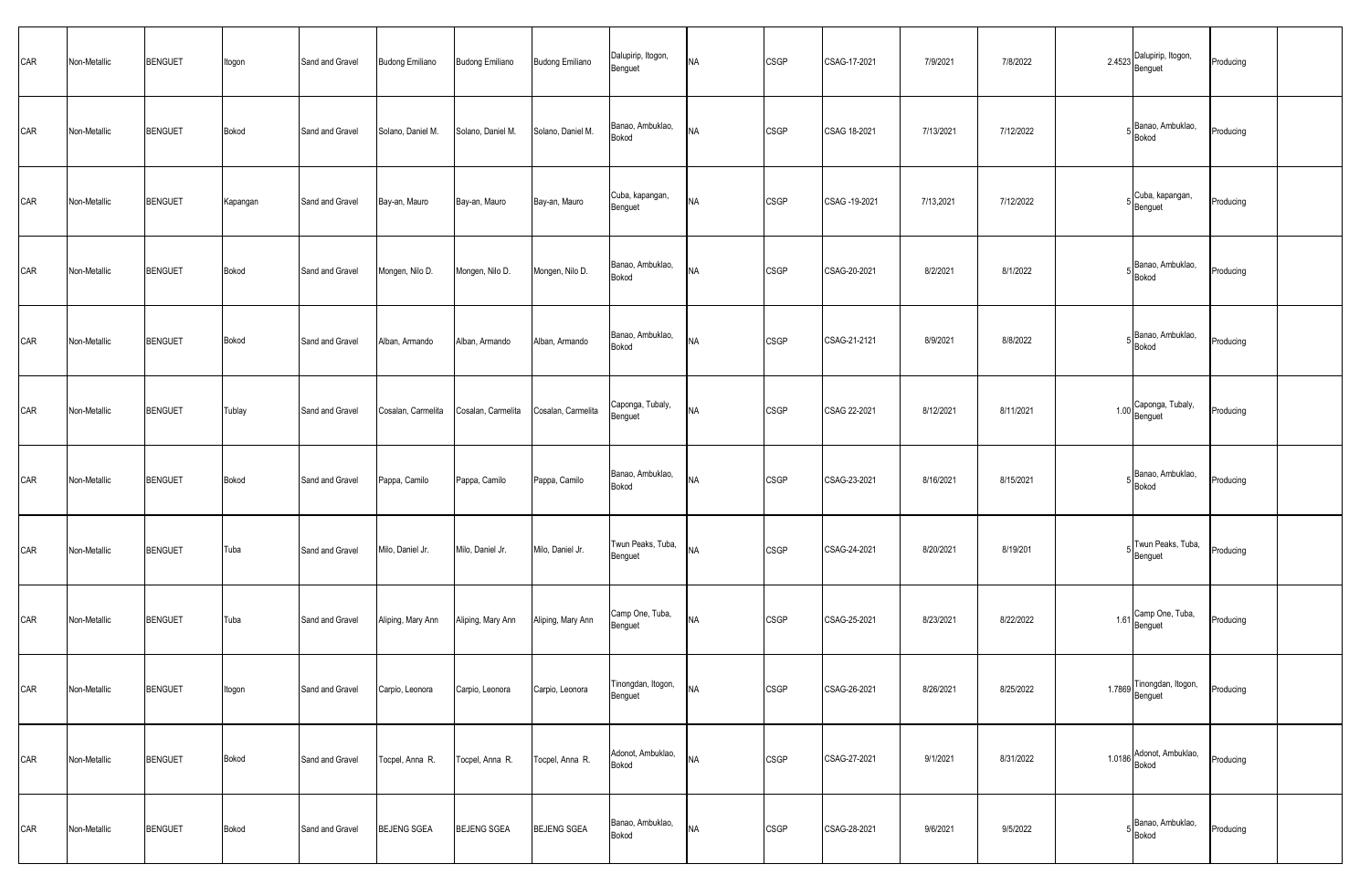| CAR | Non-Metallic | <b>BENGUET</b> | Kapangan     | Sand and Gravel | Fermin Balangcod  | Fermin Balangcod  | Fermin Balangcod  | Cuba, kapangan,<br>Benguet    | <b>NA</b> | CSGP        | CSAG-29-2-21  | 11/20/2021 | 11/19/2022  | 0.002 Cuba, kapangan,<br>Benguet    | Producing |  |
|-----|--------------|----------------|--------------|-----------------|-------------------|-------------------|-------------------|-------------------------------|-----------|-------------|---------------|------------|-------------|-------------------------------------|-----------|--|
| CAR | Non-Metallic | <b>BENGUET</b> | Tuba         | Sand and Gravel | Isabelita Mamuyac | Isabelita Mamuyac | Isabelita Mamuyac | Camp 4, Tuba,<br>Benguet      | <b>NA</b> | CSGP        | CSAG-30-2021  | 10/21/2021 | 10/20/2022  | $0.8839$ Camp 4, Tuba,<br>Benguet   | Producing |  |
| CAR | Non-Metallic | <b>BENGUET</b> | Tuba         | Sand and Gravel | Robert Runas      | Robert Runas      | Robert Runas      | San Pascual, Tuba,<br>Benguet | <b>NA</b> | <b>CSGP</b> | CSAG-31-2021  | 10/25/2021 | 10/24/2022  | 0.499 San Pascual, Tuba,<br>Benguet | Producing |  |
| CAR | Non-Metallic | <b>BENGUET</b> | Bokod        | Sand and Gravel | <b>BAGSI</b>      | <b>BAGSI</b>      | <b>BAGSI</b>      | Ambuklao, Bokod,<br>Benguet   | <b>NA</b> | CSGP        | CSAG-32-2021  | 10/28/2021 | 10/27/2022  | Ambuklao, Bokod,<br>Benguet         | Producing |  |
| CAR | Non-Metallic | <b>BENGUET</b> | Bokod        | Sand and Gravel | Cerillo Ricrado   | Cerillo Ricrado   | Cerillo Ricrado   | Ambuklao, Bokod,<br>Benguet   | <b>NA</b> | CSGP        | CSAG-33-2021  | 10/28/2021 | 10/27/2022  | 4.66 Ambuklao, Bokod,<br>Benguet    | Producing |  |
| CAR | Non-Metallic | <b>BENGUET</b> | Bokod        | Sand and Gravel | Andres Manzano    | Andres Manzano    | Andres Manzano    | Ambuklao, Bokod,<br>Benguet   | <b>NA</b> | CSGP        | CSAG-34-2021  | 11/11/2021 | 11/10/2022  | 2.177 Ambuklao, Bokod,<br>Benguet   | Producing |  |
| CAR | Non-Metallic | <b>BENGUET</b> | Bokod        | Sand and Gravel | Paulino Diwas     | Paulino Diwas     | Paulino Diwas     | Ambuklao, Bokod,<br>Benguet   | <b>NA</b> | CSGP        | CSAG-35-2021  | 11/29/2021 | 11/28/2022  | 4.8002 Ambuklao, Bokod,<br>Benguet  | Producing |  |
| CAR | Non-Metallic | <b>BENGUET</b> | Tuba         | Sand and Gravel | Danilo Sepulchere | Danilo Sepulchere | Danilo Sepulchere | Camp 3, Tuba,<br>Benguet      | <b>NA</b> | <b>CSGP</b> | CSAG-36-2021  | 12/1/2021  | 11/30/2022  | 1.7 Camp 3, Tuba,<br>Benguet        | Producing |  |
| CAR | Non-Metallic | <b>BENGUET</b> | Bokod        | Sand and Gravel | Marcos Zosimo     | Marcos Zosimo     | Marcos Zosimo     | Adonot, Ambuklao,<br>Bokod    | <b>NA</b> | CSGP        | CSAG-37-2021  | 12/14/2021 | 12/13/2022/ | 1.3 Adonot, Ambuklao,<br>Bokod      | Producing |  |
| CAR | Non-Metallic | <b>BENGUET</b> | Bokod        | Sand and Gravel | Bernardo Tocpel   | Bernardo Tocpel   | Bernardo Tocpel   | Adonot, Ambuklao,<br>Bokod    | <b>NA</b> | CSGP        | CSAG -38-2021 | 12/14/2021 | 12/13/2022  | 1.44 Adonot, Ambuklao,<br>Bokod     | Producing |  |
| CAR | Non-Metallic | <b>BENGUET</b> | <b>Bokod</b> | Sand and Gravel | Bayulo Bengeg     | Bayulo Bengeg     | Bayulo Bengeg     | Ambuklao, Bokod,<br>Benguet   | <b>NA</b> | <b>CSGP</b> | CSAG-39-2021  | 12/23/2021 | 12/22/2022  | 3.6882 Ambuklao, Bokod,<br>Benguet  | Producing |  |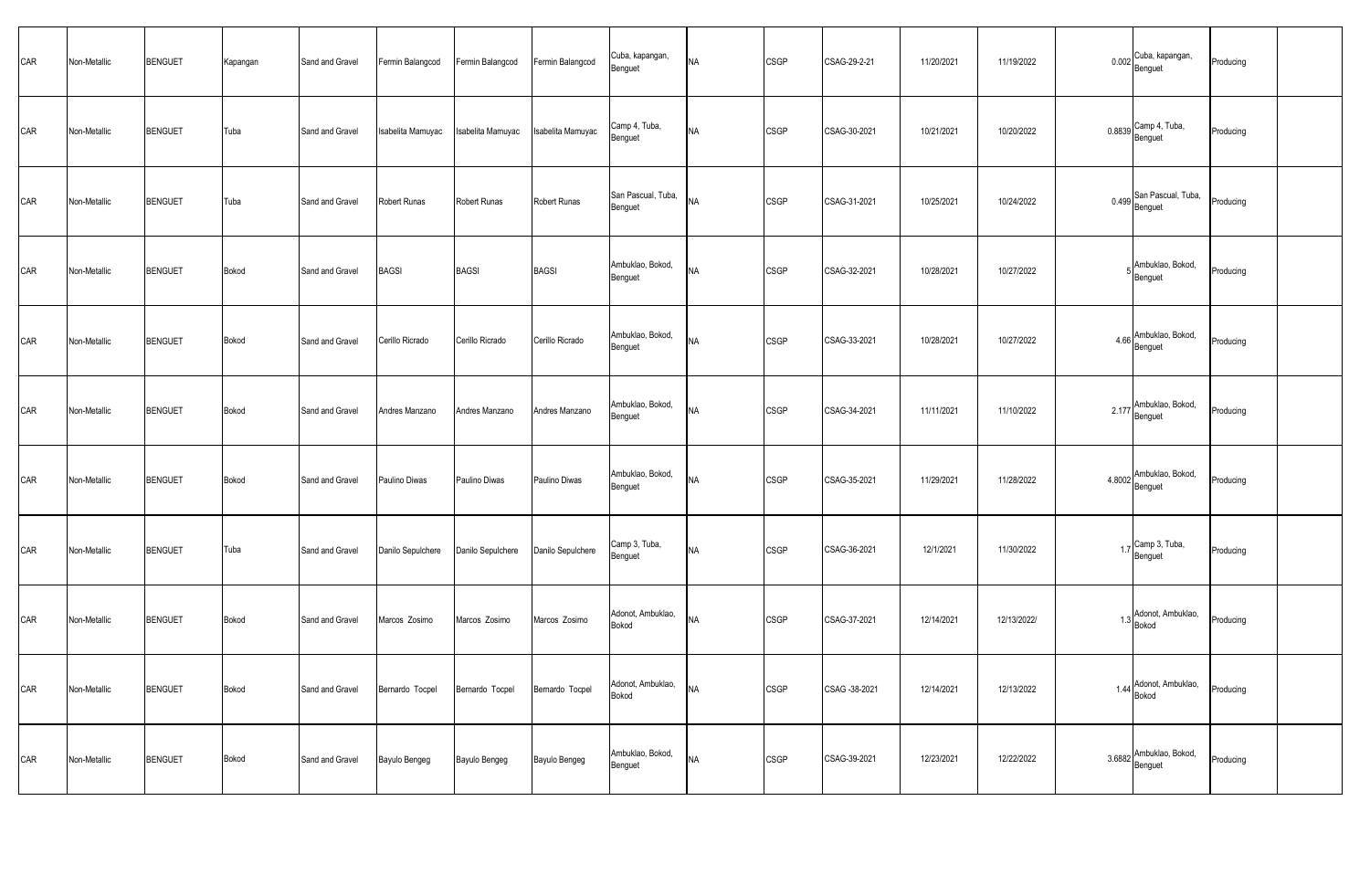| CAR | Metallic     | KALINGA        | Pasil    | Gold, Copper, etc | MAKILALA MINING<br>CO., INC.                                          | MAKILALA MINING<br>CO., INC.      | Peter DF. Hume                      | 20F Cyber Sugma<br>Bldg. Lawton Ave.,<br>Mckinley West,<br>Taguig City 1630 | 63 2 8 779 6340 loc. EP<br>2867 |             | 003-2006-CAR (3rd<br>Renewal) | 11/26/2020 | 11/26/2022 | 2,719.5748   | Balatoc, Pasil,<br>Kalinga          |           | <b>Under Exploration</b> |
|-----|--------------|----------------|----------|-------------------|-----------------------------------------------------------------------|-----------------------------------|-------------------------------------|-----------------------------------------------------------------------------|---------------------------------|-------------|-------------------------------|------------|------------|--------------|-------------------------------------|-----------|--------------------------|
| CAR | Non-Metallic | <b>KALINGA</b> | Tabuk    | Sand and Gravel   | JCB<br><b>CONSTRUCTION</b><br>CORP.                                   | JCB<br>CONSTRUCTION<br>CORP.      | JCB<br><b>CONSTRUCTION</b><br>CORP. | Cabaruan, Tabuk<br>City, Kalinga                                            | <b>NA</b>                       | <b>CSGP</b> | CSAG-013-2021                 | 4/17/2021  | 4/17/2022  | 5            | Cabaruan, Tabuk<br>City, Kalinga    | Producing |                          |
| CAR | Non-Metallic | KALINGA        | Pinukpuk | Sand and Gravel   | Ricky A. Camma                                                        | Ricky A. Camma                    | Ricky A. Camma                      | Catabbogan,<br>Pinukpuk, Kalinga                                            | <b>NA</b>                       | <b>CSGP</b> | CSAG-021-2021                 | 4/17/2021  | 4/17/2022  | 5            | Catabbogan,<br>Pinukpuk, Kalinga    | Producing |                          |
| CAR | Non-Metallic | KALINGA        | Tabuk    | Sand and Gravel   | <b>BMJ Builders</b>                                                   | <b>BMJ Builders</b>               | Bernardo Tocpel                     | Bantay, Tabuk City,<br>Kalinga                                              | <b>NA</b>                       | <b>CSGP</b> | CSAG-009-2021                 | 1/20/202   | 1/20/2022  | 4.9          | Bantay, Tabuk City,<br>Kalinga      | Producing |                          |
| CAR | Non-Metallic | KALINGA        | Tabuk    | Sand and Gravel   | Bobsan Builders and Bobsan Builders and Bobsan Builders and<br>Supply | Supply                            | Supply                              | Cabaruan, Tabuk<br>City, Kalinga                                            | <b>NA</b>                       | <b>CSGP</b> | CSAG-019-2021                 | 1/7/2021   | 1/7/2022   | 5            | Cabaruan, Tabuk<br>City, Kalinga    |           |                          |
| CAR | Non-Metallic | KALINGA        | Tabuk    | Sand and Gravel   | <b>BHM</b><br><b>CONSTRUCTION</b>                                     | <b>BHM</b><br><b>CONSTRUCTION</b> | <b>BHM</b><br>CONSTRUCTION          | Bantay, Tabuk City,<br>Kalinga                                              | <b>NA</b>                       | <b>CSGP</b> | CSAG-001-2021                 | 1/7/2021   | 1/7/2022   | 1.5693       | Bantay, Tabuk City,<br>Kalinga      | Producing |                          |
| CAR | Non-Metallic | KALINGA        | Pinukpuk | Sand and Gravel   | Elvis D. Mangwag                                                      | Elvis D. Mangwag                  | Elvis D. Mangwag                    | Catabbogan,<br>Pinukpuk, Kalinga                                            | <b>NA</b>                       | <b>CSGP</b> | CSAG-010-2021                 | 4/17/2021  | 4/17/2022  | $\mathbf{3}$ | Catabbogan,<br>Pinukpuk, Kalinga    | Producing |                          |
| CAR | Non-Metallic | KALINGA        | Pinukpuk | Sand and Gravel   | EMM55<br>CONTRUCSTION                                                 | EMM55<br><b>CONTRUCSTION</b>      | EMM55<br>CONTRUCSTION               | Catabbogan,<br>Pinukpuk, Kalinga                                            | <b>NA</b>                       | <b>CSGP</b> | CSAG-002-2021                 | 1/7/2021   | 1/7/2022   | 5            | Catabbogan,<br>Pinukpuk, Kalinga    | Producing |                          |
| CAR | Non-Metallic | <b>KALINGA</b> | Tabuk    | Sand and Gravel   | GMD<br><b>CONSTRUCTION</b>                                            | <b>GMD</b><br><b>CONSTRUCTION</b> | GMD<br><b>CONSTRUCTION</b>          | Magsaysay, Tabuk<br>City, Kalinga                                           | <b>NA</b>                       | <b>CSGP</b> | CSAG-026-2020                 | 8/5/2020   | 8/5/2021   | 3.1869       | Magsaysay, Tabuk<br>City, Kalinga   | Producing |                          |
| CAR | Non-Metallic | KALINGA        | Tabuk    | Sand and Gravel   | VUC Highland Land VUC Highland Land VUC Highland Land                 |                                   |                                     | New Tanglag, Tabuk<br>City, Kalinga                                         | <b>NA</b>                       | <b>CSGP</b> | CSAG-016-2021                 | 4/22/2021  | 4/22/2022  | 4.985        | New Tanglag, Tabuk<br>City, Kalinga | Producing |                          |
| CAR | Non-Metallic | KALINGA        | Tabuk    | Sand and Gravel   | JTM<br>CONTRUCSTION                                                   | <b>JTM</b><br>CONTRUCSTION        | JTM<br>CONTRUCSTION                 | Tuliao, Tabuk City,<br>Kalinga                                              | <b>NA</b>                       | <b>CSGP</b> | CSAG-014-2021                 | 4/22/2021  | 4/22/2022  | 3.3          | Tuliao, Tabuk City,<br>Kalinga      | Producing |                          |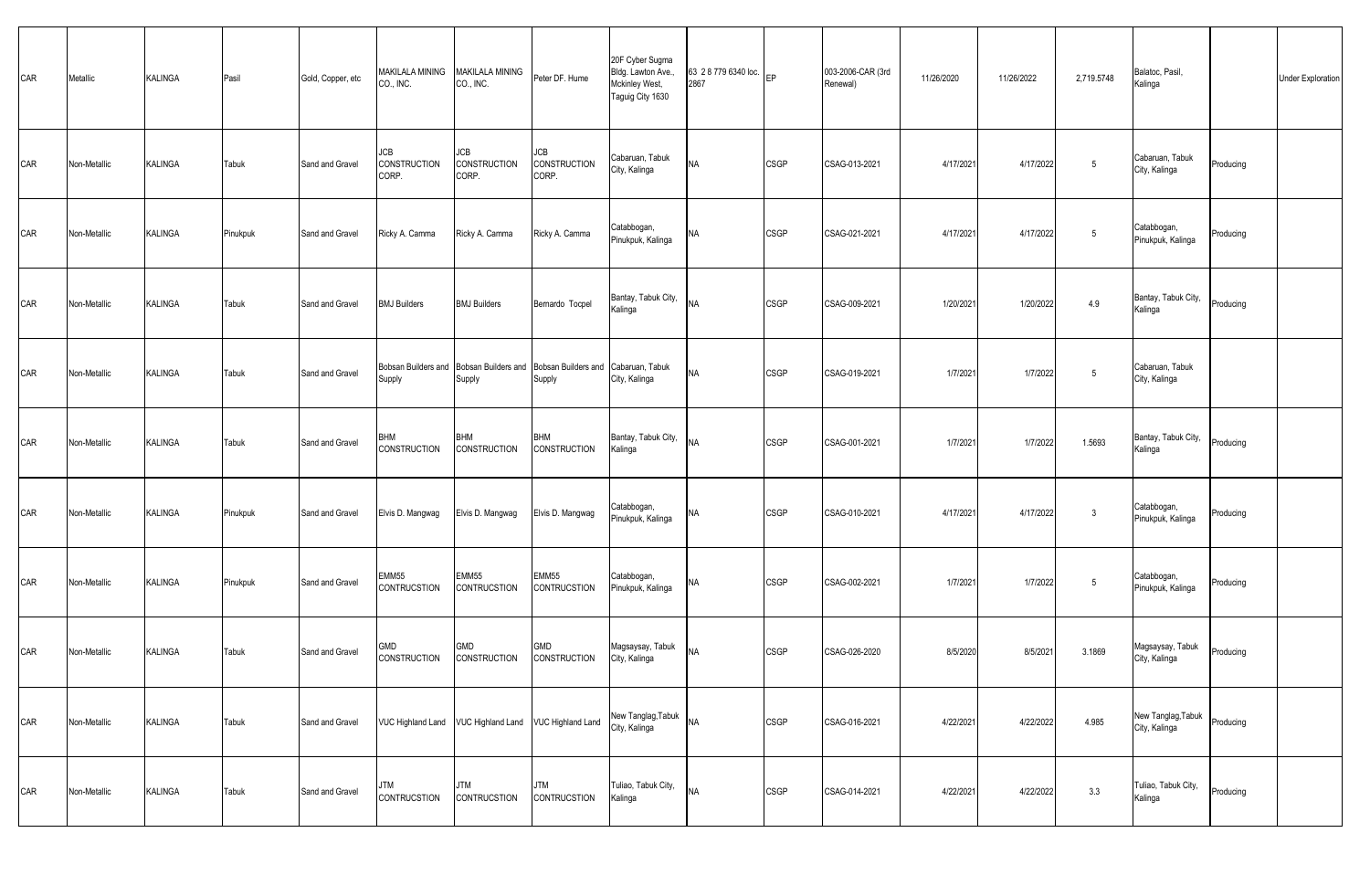| CAR | Non-Metallic | <b>KALINGA</b> | Tabuk     | Sand and Gravel | <b>Wild River</b><br>Aggregates               | <b>Wild River</b><br>Aggregates               | <b>Wild River</b><br>Aggregates                                               | Magsaysay, Tabuk<br>City, Kalinga                   | <b>NA</b> | <b>CSGP</b> | CSAG-007-2021 | 1/19/2021  | 1/19/2022  | 5              | Magsaysay, Tabuk<br>City, Kalinga                   | Producing |  |
|-----|--------------|----------------|-----------|-----------------|-----------------------------------------------|-----------------------------------------------|-------------------------------------------------------------------------------|-----------------------------------------------------|-----------|-------------|---------------|------------|------------|----------------|-----------------------------------------------------|-----------|--|
| CAR | Non-Metallic | KALINGA        | Tabuk     | Sand and Gravel | RT Bagtang<br>Construction and<br>Development | RT Bagtang<br>Construction and<br>Development | RT Bagtang<br>Construction and<br>Development                                 | New Tanglag, Tabuk<br>City, Kalinga                 | <b>NA</b> | <b>CSGP</b> | CSAG-005-2021 | 1/19/2021  | 1/19/2022  | $\overline{4}$ | New Tanglag, Tabuk<br>City, Kalinga                 | Producing |  |
| CAR | Non-Metallic | <b>KALINGA</b> | Tabuk     | Sand and Gravel | DCE BUILDERS<br>CONSTRUCTION                  | <b>DCE BUILDERS</b><br><b>CONSTRUCTION</b>    | DCE BUILDERS<br>CONSTRUCTION                                                  | Bantay, Tabuk City,<br>Kalinga                      | <b>NA</b> | CSGP        | CSAG-011-2021 | 4/17/2021  | 4/17/2022  | 5              | Bantay, Tabuk City,<br>Kalinga                      | Producing |  |
| CAR | Non-Metallic | <b>KALINGA</b> | Tabuk     | Sand and Gravel | NAWI Sand and<br>Gravel                       | NAWI Sand and<br>Gravel                       | Marcelino<br>Nawi, Sr.                                                        | Bantay, Tabuk City,<br>Kalinga                      | <b>NA</b> | <b>CSGP</b> | CSAG-008-2021 | 1/19/2021  | 1/19/2022  | 4.0677         | Bantay, Tabuk City,<br>Kalinga                      | Producing |  |
| CAR | Non-Metallic | KALINGA        | Tabuk     | Sand and Gravel | <b>RSBC</b>                                   | <b>RSBC</b>                                   | <b>RSBC</b>                                                                   | Laya West, Tabuk<br>City, Kalinga                   | <b>NA</b> | <b>CSGP</b> | CSAG-017-2021 | 4/24/2021  | 4/24/2022  | 4.9406         | Laya West, Tabuk<br>City, Kalinga                   | Producing |  |
| CAR | Non-Metallic | KALINGA        | Tabuk     | Sand and Gravel | Omengan<br>Construction and<br>Development    | Omengan<br>Construction and<br>Development    | Omengan<br>Construction and<br>Development                                    | Calanan, Tabuk City, NA<br>Kalinga                  |           | <b>CSGP</b> | CSAG-015-2021 | 4/22/2021  | 4/22/2022  | 4.985          | Calanan, Tabuk City,<br>Kalinga                     | Producing |  |
| CAR | Non-Metallic | MT. PROVINCE   | Bauko     | Sand and Gravel |                                               |                                               | Barangay Ampengke Barangay Ampengke Barangay Ampengke Milleringne, Losson,    | Ampengke, Lesseb,                                   | <b>NA</b> | <b>CSGP</b> | 2-2021-01     | 03/05/2021 | 03/05/2022 | 1.5            | Ampengke, Lesseb,<br>Bauko, Mt. Province            | Producing |  |
| CAR | Non-Metallic | MT. PROVINCE   | Bontoc    | Sand and Gravel | Barangay Bontoc,<br>Chico River               | Barangay Bontoc,<br>Chico River               | Barangay Bontoc,<br>Chico River                                               | Bontoc, Mt. Province NA                             |           | <b>CSGP</b> | 2-2021-02     | 03/15/2021 | 03/15/2022 | 3.01           | Bontoc, Mt. Province Producing                      |           |  |
| CAR | Non-Metallic | MT. PROVINCE   | Paracelis | Sand and Gravel |                                               |                                               | Barangay Siffu River Barangay Siffu River Barangay Siffu River                | Siffu River, Bananao,<br>Paracelis, Mt.<br>Province | <b>NA</b> | <b>CSGP</b> | 2-2021-03     | 03/15/2021 | 03/15/2022 | $\mathbf{3}$   | Siffu River, Bananao,<br>Paracelis, Mt.<br>Province | Producing |  |
| CAR | Non-Metallic | MT. PROVINCE   | Sabangan  | Sand and Gravel | Barangay Chico-<br>Sabangan                   | Barangay Chico-<br>Sabangan                   | Barangay Chico-<br>Sabangan                                                   | Chico, Sabangan, Mt.<br>Province                    |           | <b>CSGP</b> | 2-2021-04     | 07/17/2021 | 07/17/2022 | $\mathbf{3}$   | Chico, Sabangan, Mt. Producing<br>Province          |           |  |
| CAR | Non-Metallic | MT. PROVINCE   | Sadanga   | Sand and Gravel | Barangay Chico-<br>Sadanga                    | Barangay Chico-<br>Sadanga                    | Barangay Chico-<br>Sadanga                                                    | Chico, Sabangan, Mt. NA<br>Province                 |           | <b>CSGP</b> | 2-2021-05     | 07/17/2021 | 07/17/2022 | 2.22           | Chico, Sabangan, Mt.<br>Province                    | Producing |  |
| CAR | Non-Metallic | MT. PROVINCE   | Paracelis | Sand and Gravel |                                               |                                               | Barangay Siffu River Barangay Siffu River Barangay Siffu River Paracelis, Mt. | Siffu River, Bananao,<br>Province                   | none      | <b>CSGP</b> | 2020-03       | 02/16/2020 | 02/16/2021 | $\mathbf{3}$   | NA.                                                 | Producing |  |